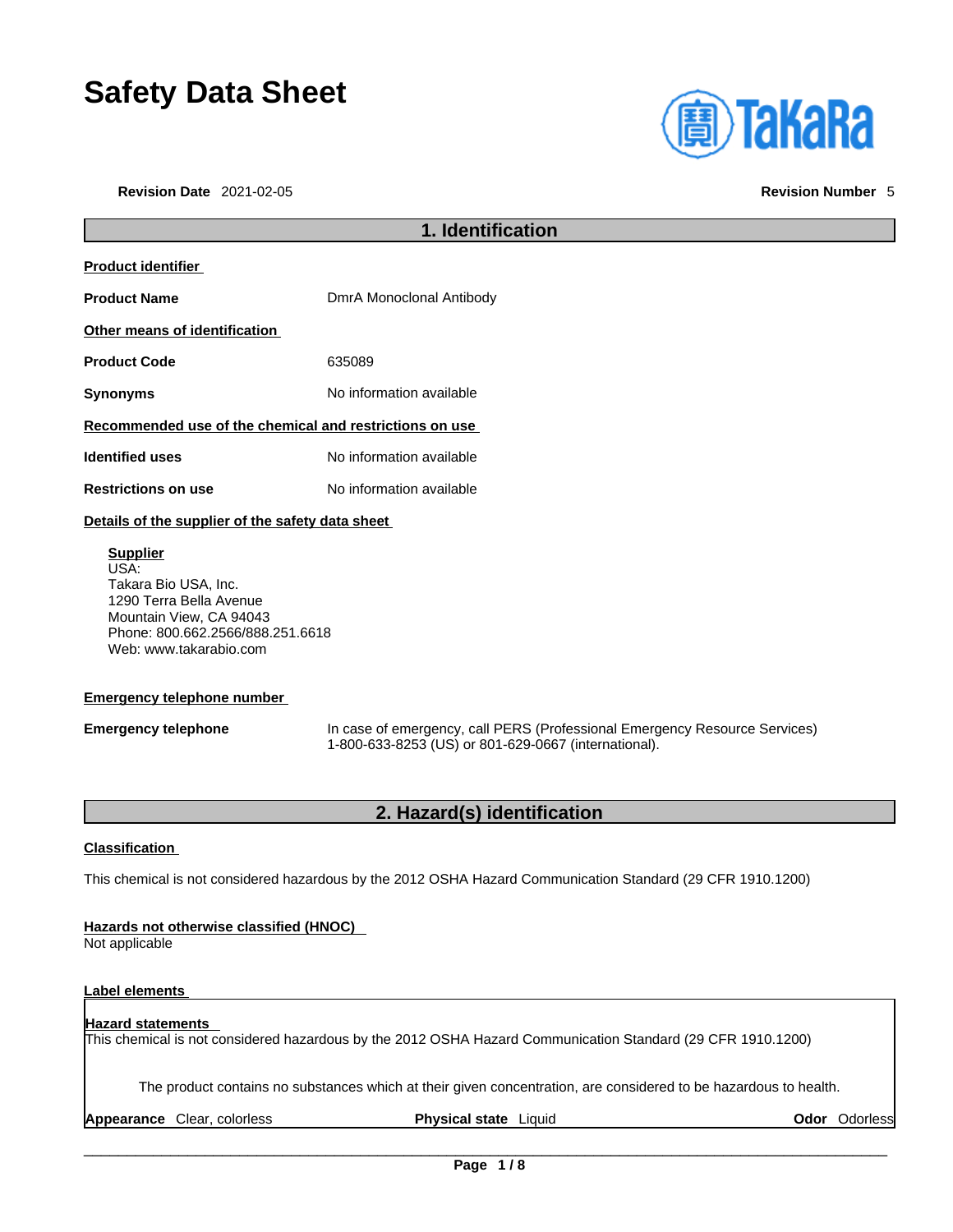#### **Other information**

Toxic to aquatic life with long lasting effects. Toxic to aquatic life.

# **3. Composition/information on ingredients**

#### **Substance**

Not applicable.

#### **Mixture**

| ъ.<br>mm<br>.:nei<br>mıcaı name | <b>NC</b>                  | $\Omega$<br>۸I۵<br>-iuur-<br>$70^{\circ}$ | secret<br>aa |
|---------------------------------|----------------------------|-------------------------------------------|--------------|
| Bivcerol                        | $ \sim$<br>.<br>הרה<br>. . | ററ<br>0<br>υc                             |              |

| 4. First-aid measures |  |
|-----------------------|--|
|-----------------------|--|

#### **Description of first aid measures**

| <b>Inhalation</b> | Remove to fresh air.                                                                                                    |
|-------------------|-------------------------------------------------------------------------------------------------------------------------|
| Eye contact       | Rinse thoroughly with plenty of water for at least 15 minutes, lifting lower and upper eyelids.<br>Consult a physician. |
| Skin contact      | Wash skin with soap and water.                                                                                          |
| Ingestion         | Clean mouth with water and drink afterwards plenty of water.                                                            |
|                   |                                                                                                                         |

### **Most important symptoms and effects, both acute and delayed**

**Symptoms** No information available.

### **Indication of any immediate medical attention and special treatment needed**

**Note to physicians** Treat symptomatically.

# **5. Fire-fighting measures**

| <b>Suitable Extinguishing Media</b>                             | Use extinguishing measures that are appropriate to local circumstances and the<br>surrounding environment. |  |
|-----------------------------------------------------------------|------------------------------------------------------------------------------------------------------------|--|
| <b>Large Fire</b>                                               | CAUTION: Use of water spray when fighting fire may be inefficient.                                         |  |
| Unsuitable extinguishing media                                  | Do not scatter spilled material with high pressure water streams.                                          |  |
| Specific hazards arising from the<br>chemical                   | No information available.                                                                                  |  |
| <b>Explosion Data</b><br>Sensitivity to mechanical impact None. |                                                                                                            |  |
| Sensitivity to static discharge                                 | None.                                                                                                      |  |
| Special protective equipment for                                | Firefighters should wear self-contained breathing apparatus and full firefighting turnout                  |  |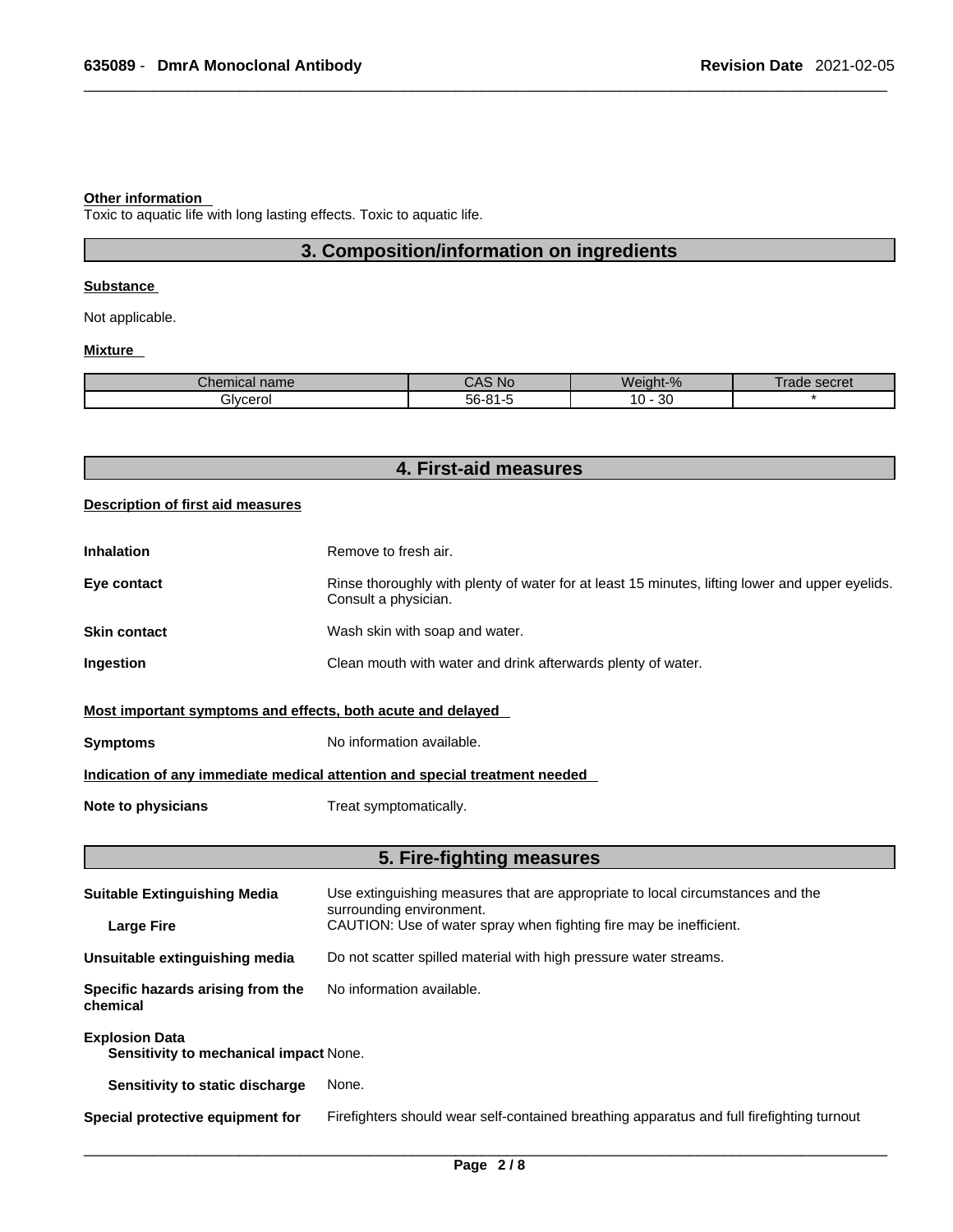fire-fighters **gear.** Use personal protection equipment.

#### **6. Accidental release measures**

|  | Personal precautions, protective equipment and emergency procedures |  |  |
|--|---------------------------------------------------------------------|--|--|
|  |                                                                     |  |  |

**Personal precautions** Ensure adequate ventilation.

| Methods and material for containment and cleaning up |                                                       |  |
|------------------------------------------------------|-------------------------------------------------------|--|
| <b>Methods for containment</b>                       | Prevent further leakage or spillage if safe to do so. |  |
| Methods for cleaning up                              | Pick up and transfer to properly labeled containers.  |  |

# **7. Handling and storage**

#### **Precautions for safe handling**

**Advice on safe handling** Handle in accordance with good industrial hygiene and safety practice.

#### **Conditions for safe storage, including any incompatibilities**

**Storage Conditions** Keep container tightly closed in a dry and well-ventilated place.

### **8. Exposure controls/personal protection**

#### **Control parameters**

#### **Exposure Limits**

| Chemical name | <b>ACGIH TLV</b> | <b>OSHA PEL</b>                    | <b>NIOSH</b> |
|---------------|------------------|------------------------------------|--------------|
| Glycerol      |                  | TWA: $15 \text{ mg/m}^3$           |              |
| $56 - 81 - 5$ |                  | TWA: $5 \text{ mg/m}^3$            |              |
|               |                  | (vacated) TWA: $10 \text{ mg/m}^3$ |              |
|               |                  | (vacated) TWA: $5 \text{ mg/m}^3$  |              |

### **Appropriate engineering controls**

| <b>Engineering controls</b> | Showers              |
|-----------------------------|----------------------|
|                             | Eyewash stations     |
|                             | Ventilation systems. |

#### **Individual protection measures, such as personal protective equipment**

| <b>Eye/face protection</b>    | No special protective equipment required.                                                                                                                                   |
|-------------------------------|-----------------------------------------------------------------------------------------------------------------------------------------------------------------------------|
| Skin and body protection      | No special protective equipment required.                                                                                                                                   |
| <b>Respiratory protection</b> | No protective equipment is needed under normal use conditions. If exposure limits are<br>exceeded or irritation is experienced, ventilation and evacuation may be required. |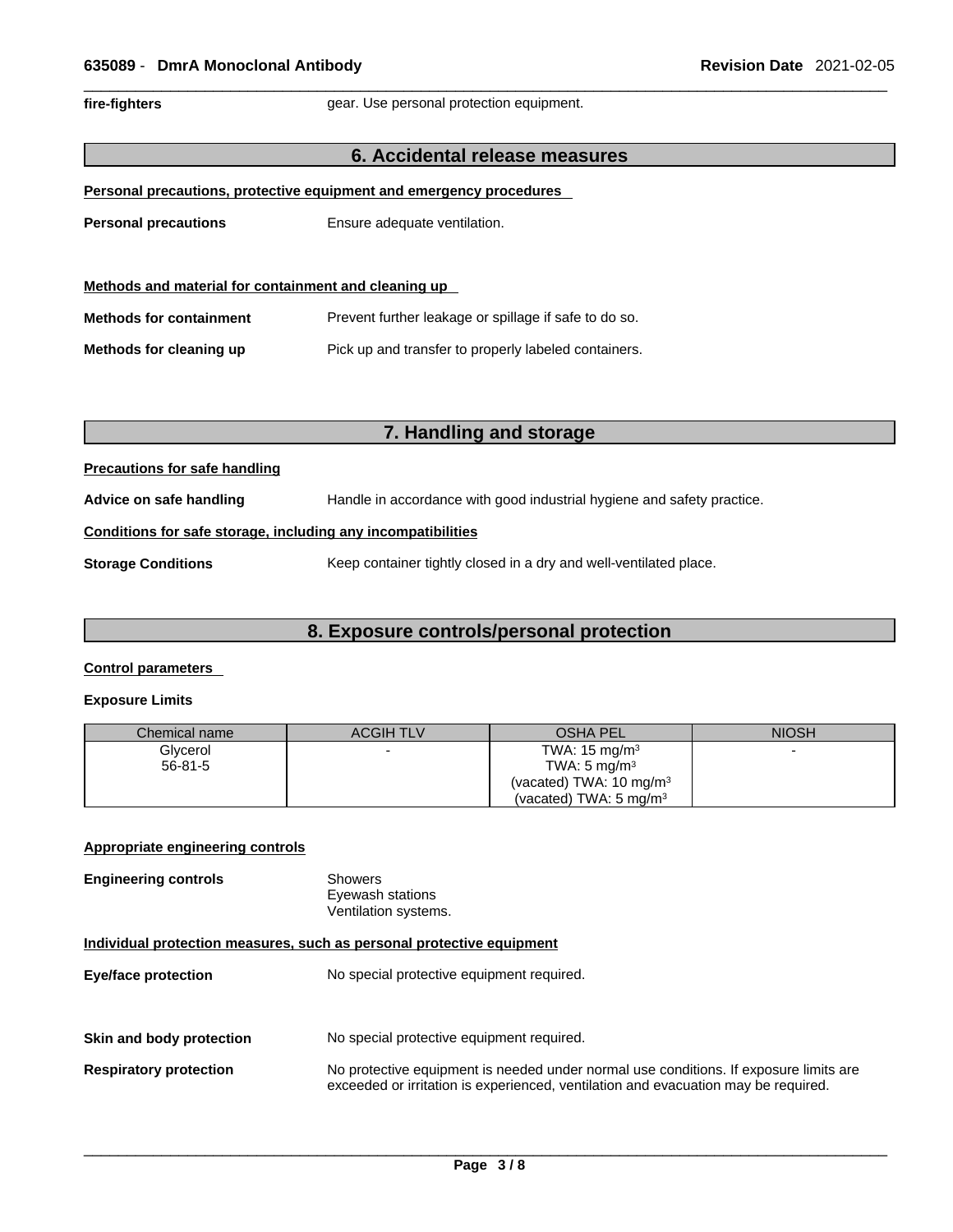**General hygiene considerations** Handle in accordance with good industrial hygiene and safety practice.

# **9. Physical and chemical properties**

| Information on basic physical and chemical properties |                                 |                  |  |
|-------------------------------------------------------|---------------------------------|------------------|--|
| <b>Physical state</b>                                 | Liquid                          |                  |  |
| Appearance                                            | Clear, colorless                |                  |  |
| Color                                                 | Clear                           |                  |  |
| Odor                                                  | Odorless                        |                  |  |
| <b>Odor Threshold</b>                                 | No information available        |                  |  |
|                                                       |                                 |                  |  |
| <b>Property</b>                                       | <b>Values</b>                   | Remarks • Method |  |
| pН                                                    |                                 | None known       |  |
| Melting point / freezing point                        | No data available               | None known       |  |
| Boiling point/boiling range (°C)                      | No data available               | None known       |  |
| <b>Flash point</b>                                    | No data available               | Open cup         |  |
| <b>Evaporation Rate</b>                               | no data available               | None known       |  |
| Flammability (solid, gas)                             | no data available               | None known       |  |
| <b>Flammability Limit in Air</b>                      |                                 | None known       |  |
| <b>Upper flammability limit:</b>                      | No data available               |                  |  |
| Lower flammability limit:                             | No data available               |                  |  |
| Vapor pressure                                        | no data available               | None known       |  |
| <b>Vapor density</b>                                  | No data available               | None known       |  |
| <b>Relative density</b>                               |                                 | None known       |  |
| <b>Water solubility</b>                               | No data available               | None known       |  |
| Solubility in other solvents                          | no data available               | None known       |  |
| <b>Partition coefficient</b>                          | no data available               | None known       |  |
| <b>Autoignition temperature</b>                       | 392.8 °C / 739<br>°F            | None known       |  |
| <b>Decomposition temperature</b>                      |                                 | None known       |  |
| <b>Kinematic viscosity</b>                            | No data available               | None known       |  |
| <b>Dynamic Viscosity</b>                              | no data available               | None known       |  |
| <b>Other information</b>                              |                                 |                  |  |
| <b>Explosive properties</b>                           | No information available        |                  |  |
| <b>Oxidizing properties</b>                           | No information available        |                  |  |
| <b>Softening point</b>                                | No information available        |                  |  |
| <b>Molecular Weight</b>                               | No information available        |                  |  |
| <b>VOC Content (%)</b>                                | No information available        |                  |  |
| <b>Liquid Density</b>                                 | No information available        |                  |  |
| <b>Bulk Density</b>                                   | No information available        |                  |  |
|                                                       | 10. Stability and reactivity    |                  |  |
|                                                       |                                 |                  |  |
| <b>Reactivity</b>                                     | No information available.       |                  |  |
|                                                       |                                 |                  |  |
| <b>Chemical stability</b>                             | Stable under normal conditions. |                  |  |

**Conditions to Avoid** None known based on information supplied. **Incompatible materials** None known based on information supplied.

**Possibility of hazardous reactions** None under normal processing.

**Hazardous decomposition products** None known based on information supplied.

# **11. Toxicological information**

**Information on likely routes of exposure**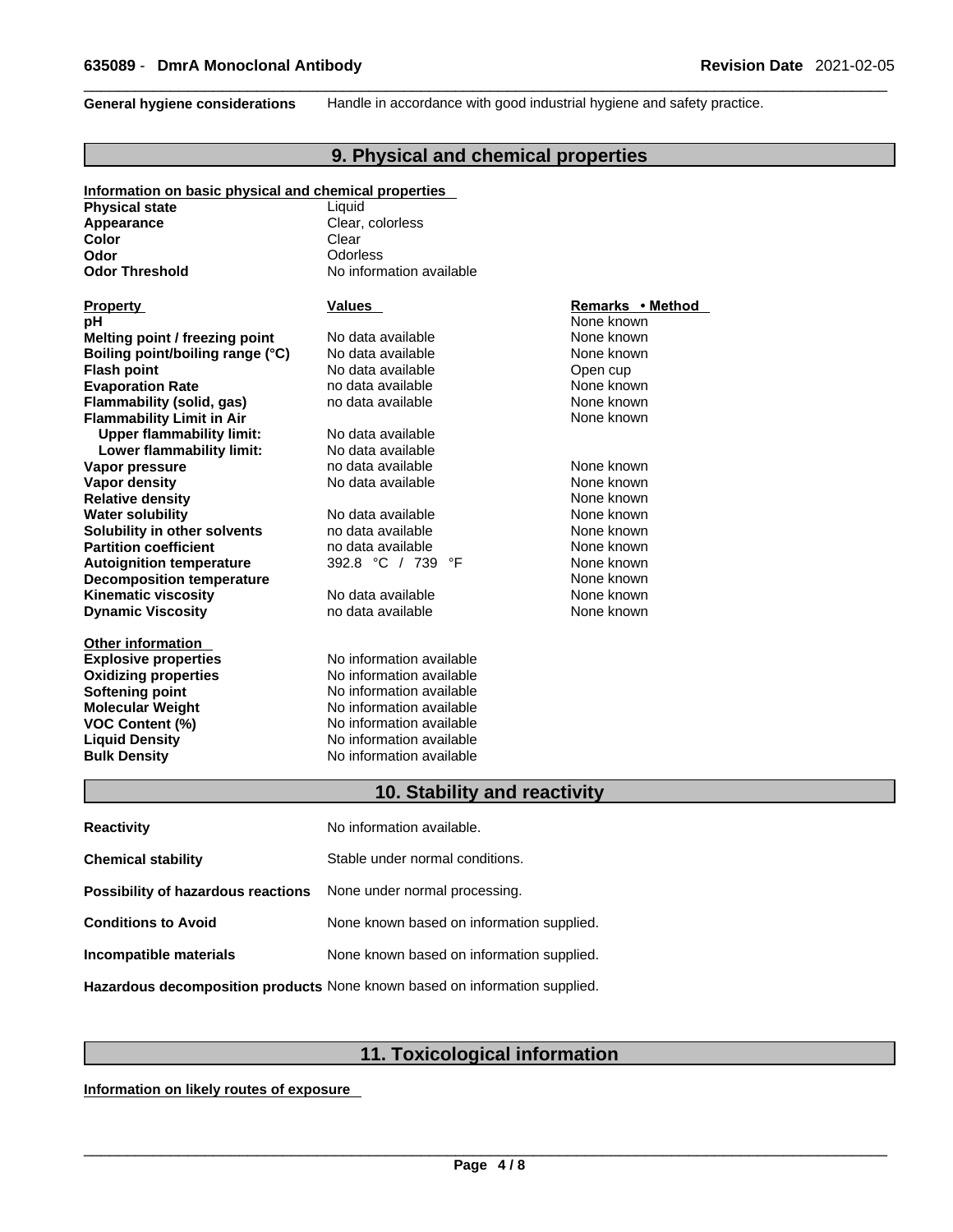| <b>Inhalation</b>   | Specific test data for the substance or mixture is not available. |
|---------------------|-------------------------------------------------------------------|
| Eye contact         | Specific test data for the substance or mixture is not available. |
| <b>Skin contact</b> | Specific test data for the substance or mixture is not available. |
| Ingestion           | Specific test data for the substance or mixture is not available. |
|                     |                                                                   |

**<u>Symptoms related to the physical, chemical and toxicological characteristics</u>** 

**Symptoms** No information available.

**Acute toxicity**

**Numerical measures of toxicity**

#### **The following values are calculated based on chapter 3.1 of the GHS document**

| ATEmix (oral)                 | 63,000.00 mg/kg |
|-------------------------------|-----------------|
| ATEmix (dermal)               | 50,050.00 mg/kg |
| ATEmix (inhalation-dust/mist) | 13.764 ma/l     |

#### **Component Information**

| Chemical name | Oral LD50          | Dermal LD50       | Inhalation LC50        |
|---------------|--------------------|-------------------|------------------------|
| Glycerol      | Rat<br>12600 mg/kg | Rabbit<br>10 g/kg | Rat ) 4 h<br>2.75 mg/L |
| $56 - 81 - 5$ |                    |                   |                        |

#### **Delayed and immediate effects as well as chronic effects from short and long-term exposure**

| <b>Skin corrosion/irritation</b>  | No information available.               |
|-----------------------------------|-----------------------------------------|
| Serious eye damage/eye irritation | No information available.               |
| Respiratory or skin sensitization | No information available.               |
| <b>Germ cell mutagenicity</b>     | No information available.               |
| Carcinogenicity                   | No information available.               |
| <b>Reproductive toxicity</b>      | No information available.               |
| <b>STOT - single exposure</b>     | No information available.               |
| <b>STOT - repeated exposure</b>   | No information available.               |
| <b>Target organ effects</b>       | Kidney, Respiratory system, Eyes, Skin. |
| <b>Aspiration hazard</b>          | No information available.               |
| Other adverse effects             | No information available.               |
| Interactive effects               | No information available.               |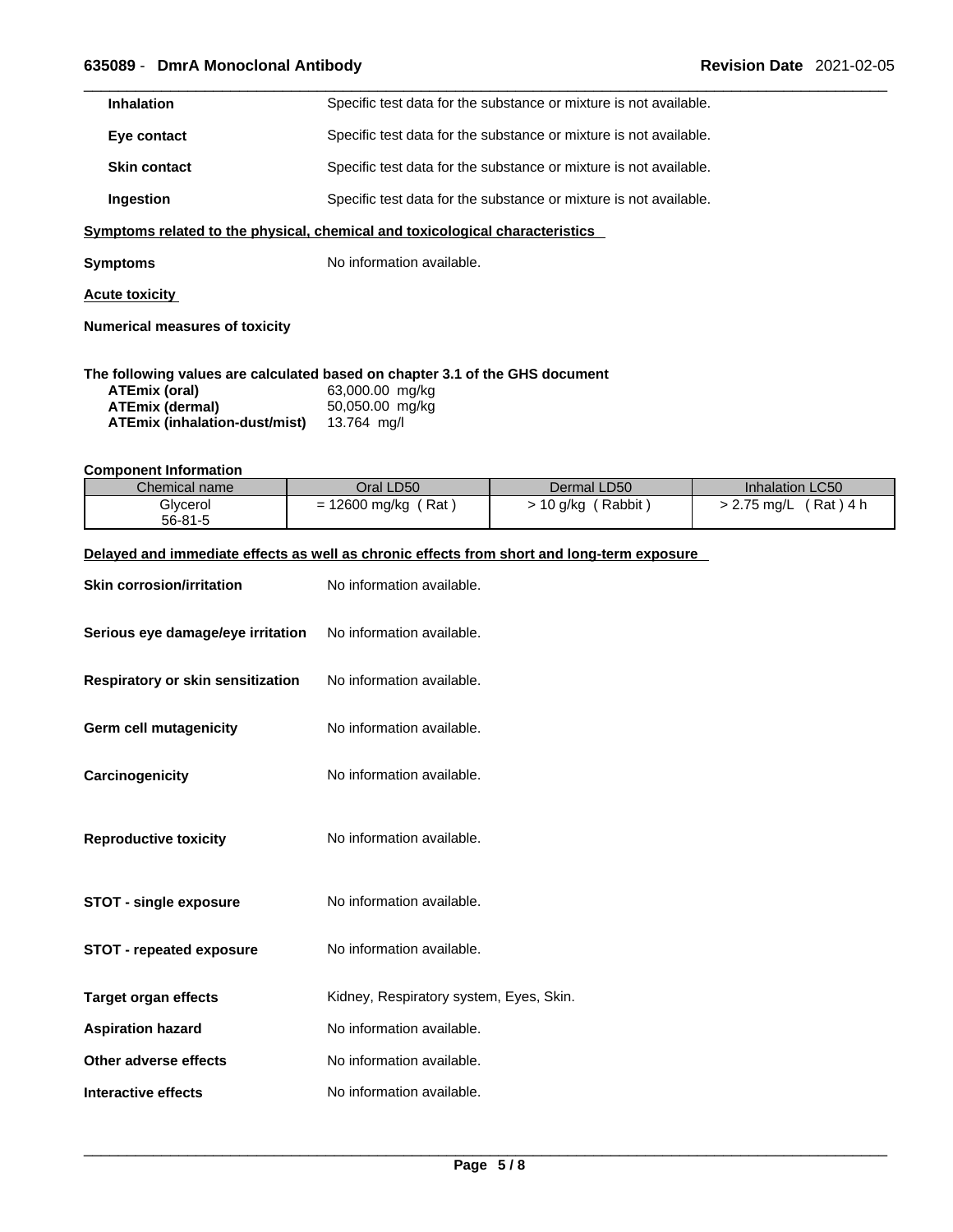# **12. Ecological information**

**Ecotoxicity Toxic to aquatic life. Toxic to aquatic life with long lasting effects.** 

| Chemical name | Algae/aquatic plants | Fish                | <b>Toxicity to</b> | Crustacea |
|---------------|----------------------|---------------------|--------------------|-----------|
|               |                      |                     | microorganisms     |           |
| Glycerol      |                      | $51 - 57:96 h$      | -                  |           |
| $56-81-5$     |                      | Oncorhynchus mykiss |                    |           |
|               |                      | mL/L LC50 static    |                    |           |

**Persistence and degradability** No information available.

**Bioaccumulation** There is no data for this product.

#### **Component Information**

| Chemical name | <b>Partition coefficient</b> |
|---------------|------------------------------|
| Glvcerol      | 7C<br>1.70                   |
| $56 - 81 - 5$ |                              |

**Other adverse effects** No information available.

# **13. Disposal considerations**

#### **Waste treatment methods Waste from residues/unused products**  Dispose of in accordance with local regulations. Dispose of waste in accordance with environmental legislation. **Contaminated packaging Do not reuse empty containers.**

# **14. Transport information**

| <b>DOT</b>        | Not regulated |
|-------------------|---------------|
| <b>TDG</b>        | Not regulated |
| <b>MEX</b>        | Not regulated |
| <u>ICAO (air)</u> | Not regulated |
| <b>IATA</b>       | Not regulated |
| <b>IMDG</b>       | Not regulated |
| <b>RID</b>        | Not regulated |
| <b>ADR</b>        | Not regulated |
| ADN               | Not regulated |
|                   |               |

# **15. Regulatory information**

#### **International Inventories**

**TSCA** -.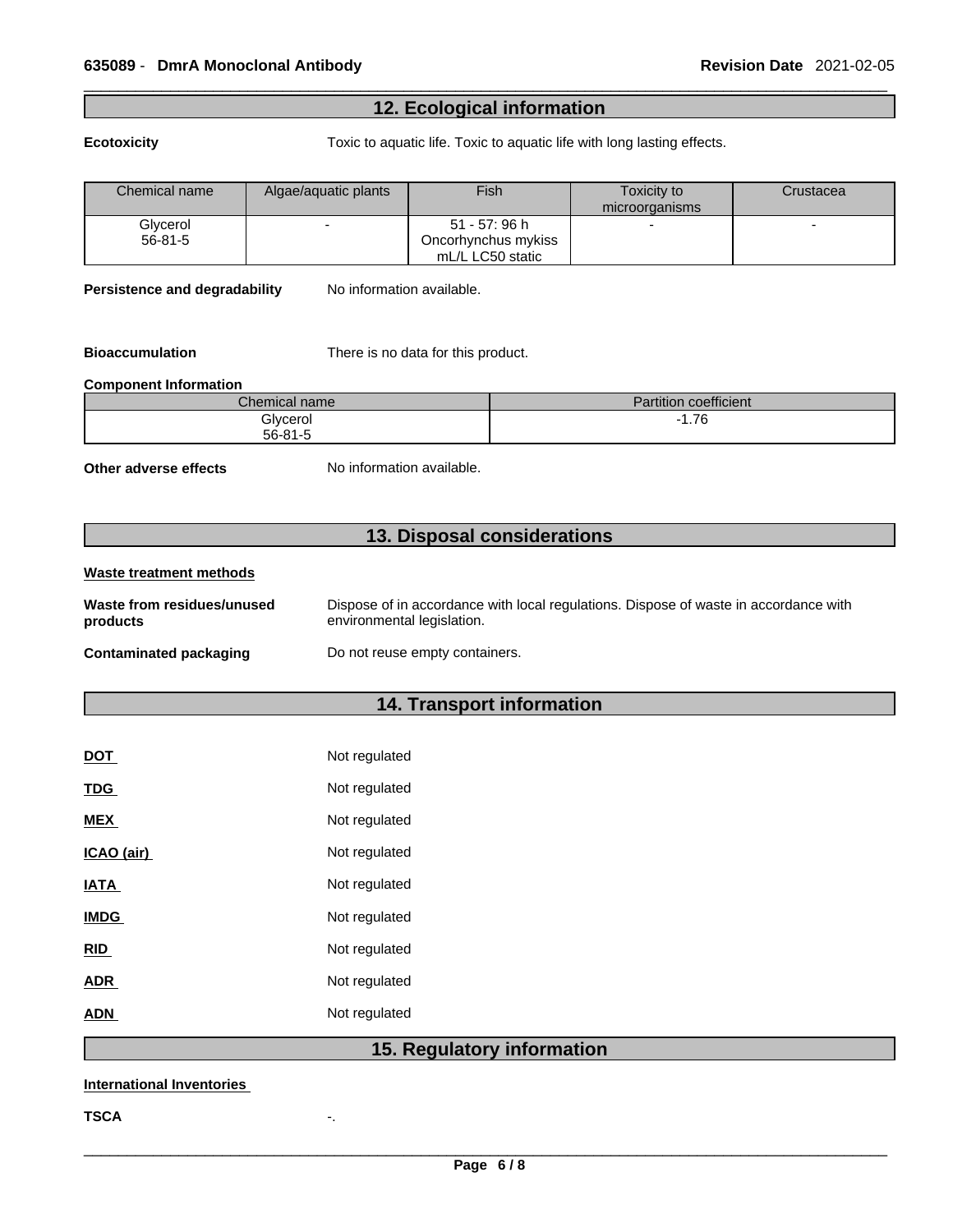\*Contact supplier for details. One or more substances in this product are either not listed on the US TSCA inventory, listed on the confidential US TSCA inventory or are otherwise exempted from inventory listing requirements

| <b>DSL/NDSL</b>      |    |  |
|----------------------|----|--|
| <b>EINECS/ELINCS</b> | -. |  |
| ENCS                 |    |  |
| <b>IECSC</b>         | ٠  |  |
| <b>KECL</b>          | -. |  |
| <b>PICCS</b>         |    |  |
| <b>AICS</b>          |    |  |
|                      |    |  |

 **Legend:** 

 **TSCA** - United States Toxic Substances Control Act Section 8(b) Inventory  **DSL/NDSL** - Canadian Domestic Substances List/Non-Domestic Substances List  **EINECS/ELINCS** - European Inventory of Existing Chemical Substances/European List of Notified Chemical Substances  **ENCS** - Japan Existing and New Chemical Substances  **IECSC** - China Inventory of Existing Chemical Substances  **KECL** - Korean Existing and Evaluated Chemical Substances  **PICCS** - Philippines Inventory of Chemicals and Chemical Substances

 **AICS** - Australian Inventory of Chemical Substances

#### **US Federal Regulations**

#### **SARA 313**

Section 313 of Title III of the Superfund Amendments and Reauthorization Act of 1986 (SARA). This product does not contain any chemicals which are subject to the reporting requirements of the Act and Title 40 of the Code of Federal Regulations, Part 372.

#### **SARA 311/312 Hazard Categories**

Should this product meet EPCRA 311/312 Tier reporting criteria at 40 CFR 370, refer to Section 2 of this SDS for appropriate classifications.

#### **CWA (Clean WaterAct)**

This product does not contain any substances regulated as pollutants pursuant to the Clean Water Act (40 CFR 122.21 and 40 CFR 122.42).

#### **CERCLA**

This material, as supplied, does not contain any substances regulated as hazardous substances under the Comprehensive Environmental Response Compensation and Liability Act (CERCLA) (40 CFR 302) or the Superfund Amendments and Reauthorization Act (SARA) (40 CFR 355). There may be specific reporting requirements at the local, regional, or state level pertaining to releases of this material.

#### **US State Regulations**

#### **California Proposition 65**

This product does not contain any Proposition 65 chemicals.

#### **U.S. State Right-to-Know Regulations**

This product does not contain any substances regulated under applicable state right-to-know regulations

#### **U.S. EPA Label Information**

#### **EPA Pesticide Registration Number** Not applicable

## **16. Other information**